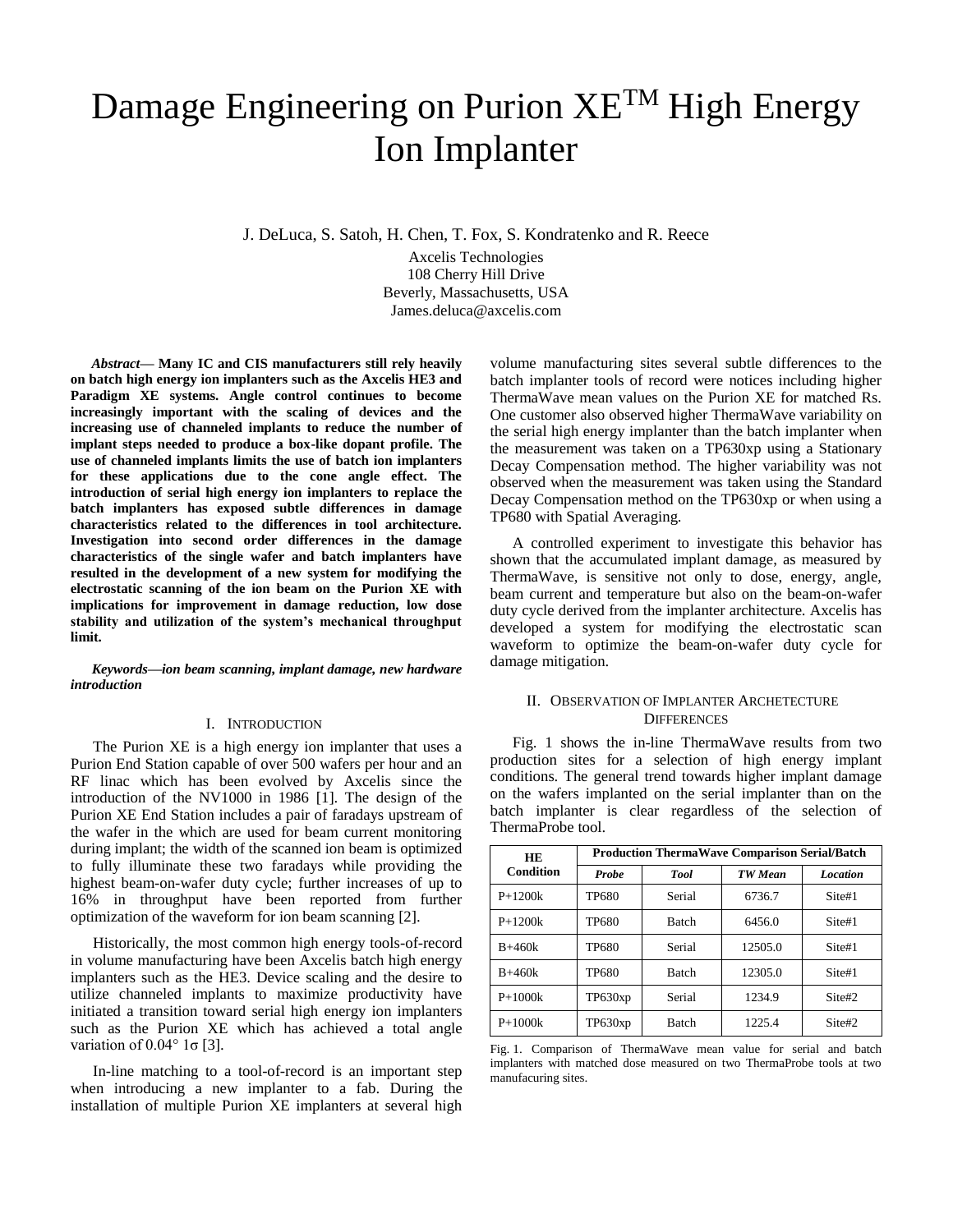An issue was reported from Site #2 that the ThermaWave mean and wafer-to-wafer repeatability were both higher on the serial tool than on the batch tool. A bare wafer comparison was performed on the two tools to characterize the differences between the systems. Fig. 2 shows a dramatically lower waferto-wafer repeatability for the serial implanter in the bare wafer test than was observed from the in-line monitor data.

| <b>Measurement</b><br>Probe | $1\sigma$ Repeatability Comparison |            |                        |                     |  |
|-----------------------------|------------------------------------|------------|------------------------|---------------------|--|
|                             | <b>Implanter</b>                   | Wafer Type | Decay<br><b>Method</b> | 1σ<br>Repeatability |  |
| TP630xp                     | <b>Batch</b>                       | Production | Stationary             | 18.0(1.5%)          |  |
| TP630xp                     | Serial                             | Production | Stationary             | $30.2(2.4\%)$       |  |
| TP630xp                     | Serial                             | Bare       | Standard               | $8.5(0.6\%)$        |  |

Fig. 2. Wafer-to-wafer repeatability results on serial and batch implanters. Despite the introcuction of wafer-to-wafer variability in slice angle for this channeling sensitive condition the measurement repeatability is similar to the short to mid term gague repeatability reported by Kamenitsta et al. for ThermaWave measurements [4].

The root cause of the difference between the in line measurement and the bare silicon was found by a trivial inspection of the ThermaWave applications notes. The difference lies in the selection of decay compensation method. Standard Decay Compensation measures a TW<sub>0</sub> and TW∞ value to best estimate the total damage relaxation that the wafer will experience; the Stationary Decay Compensation method measures only TW∞ and uses an estimate for TW<sub>0</sub> [5].

 The selection of decay compensation method cannot by itself explain the difference in measurement repeatability observed between the serial and batch systems because the same recipe is used on the TP630xp to measure wafers implanted on both systems. To explore the anomaly, a set of wafers was implanted on the batch implanter and another set was implanted on the serial implanter. Ten measurements of these wafers were completed using Stationary Decay Compensation and ten measurements were completed with Standard Decay compensation. To avoid any influence on the data from repeated measurement of the same spot, the theta offset of the measurement was incremented by 5° for each subsequent measurement. The order of the Standard and Stationary measurements on these wafers were randomized. Fig.3 shows that the serial implant was more repeatable with the Standard measurement than was the batch implant for the same TP630 conditions. When the same wafers were measured with Stationary Decay compensation, the measurement repeatability was more significantly degraded for the serial samples than the batch samples.



Fig. 3. Measurement repeatability is shown for the batch and serially implanted wafers, each measured multiple times with two different decay compensation methods. The critical observation from this data is the more dramatic increase in repeatability on the serial implanter than is observed on the batch implanter for nominally the same implant conditions.

The implant conditions that were matched for this test were the species, energy, implant angle, platen temperature and spot beam current. Furthermore the beamline up to and including the linear accelerator is near identical on the batch and serial implanters. The most significant architectural difference between the two systems is the beam-on-wafer duty cycle. Fig.4 shows how the duty cycle is defined by the batch implanter geometry.



Fig. 4. Geometric definition of beam-on-wafer duty cycle at wafer center for batch implanter. For the Paradigm XE disk with a 300mm wafer the beam-onwafer duty cycle at wafer center is ~7.3%.

The beam-on-wafer duty cycle of the Purion XE is defined by the width that the ion beam is scanned to fully illuminate two faraday cups which are used for the beam current measurement during implant. These cups are positioned in the Corrector Magnet, so that chamber pressure variation from Photoresist outgassing is negligible for most implant conditions [6] and to use the Corrector Magnet field for suppression. Fig. 5 shows the placement of these faradays.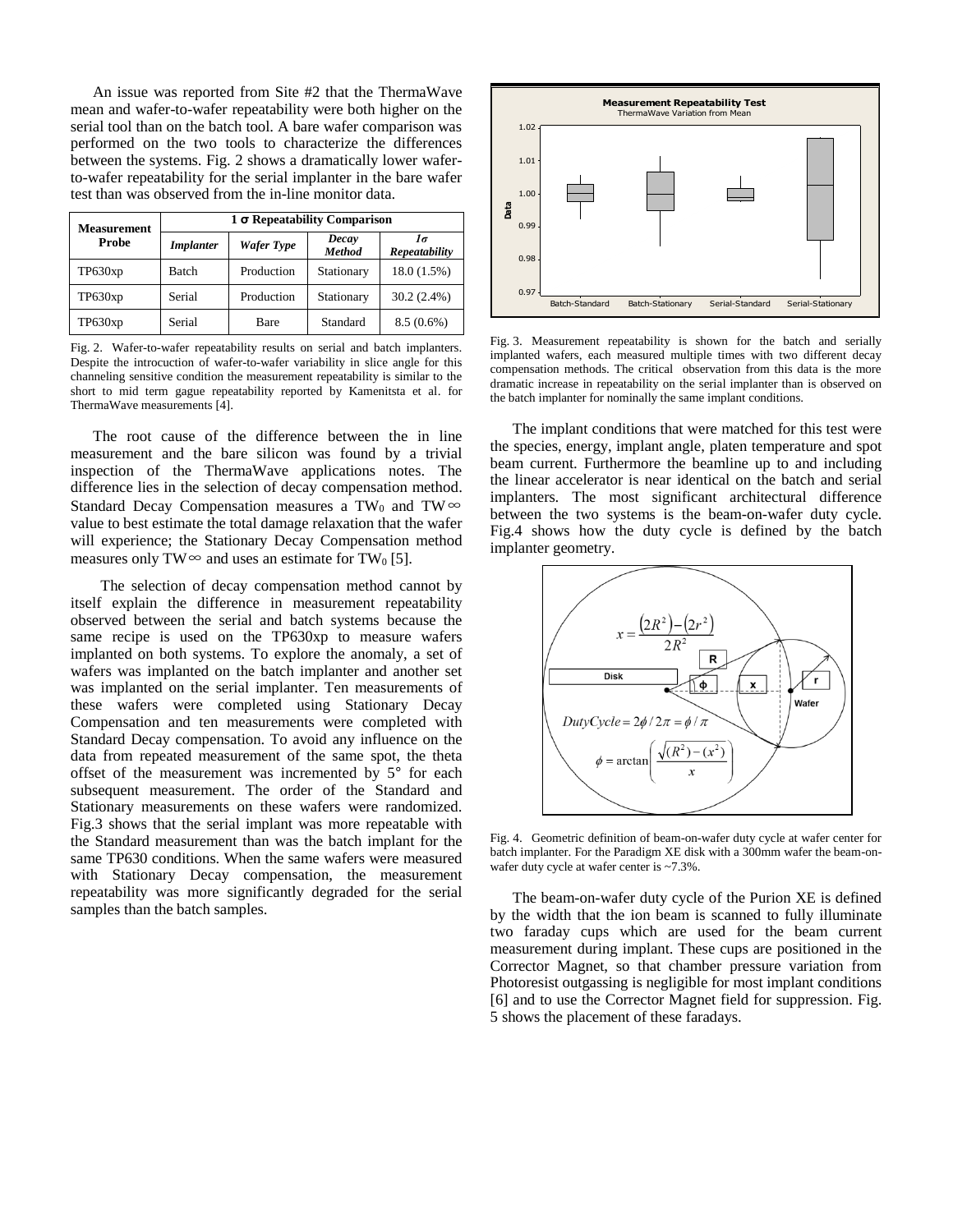

Fig. 5. Placement of the PR Faradays in the beam tunnel for the measurement of the beam current durring implant. The placement of these faradays in the Corrector Magnet allows a simple compact design due to the high magnetic field; this optimizes the width which the beam must be scanned to provide a high beam-on-wafer duty cycle and thus higher productivity.

When the beam is scanned wide enough to fully illuminate the PR faradays approximately 70% of the scanned beam is implanted into the 300mm wafer when the wafer is centered vertically on the beam. Based on the geometry of the two tools, the serial ion implanter has roughly 9.6 times higher beam-onwafer duty cycle than the batch implanter. Axcelis introduced a system to adjust the Purion XE duty cycle by modification to the scanned waveform [7]. This system was used to determine if the differences in duty cycle could explain the difference in Stationary Decay ThermaWave variation between the two platforms.

Fig. 6 shows a schematic of how the Purion XE uses a waveform generator to control two scan plates which spread the ion beam uniformly across the wafer and into the PR cups. In standard operation a modified 1000Hz triangular waveform is used to achieve a uniform flux profile in the plane of the wafer.



Fig. 6. A pair of TREK scan amps power the plates in a beam scanner which is used to spread the spot beam uniformly across the wafer. The Scan Waveform Generator controls the output of the scan amps. The duty cycle modification system adjusts the scan waveform to mimic the batch implanter duty cycle.

When the duty cycle modification system is employed to mimic the behavior of the batch implanter a hold is placed at the top and bottom of scan to simulate the time that the disk must rotate to bring the wafer back under the ion beam. The system allows for modification of the velocity of the ion beam across the wafer in the fast-scan direction and the length of the pause at the each end of the electrostatic scan. In this experiment only the pause at the end of scan was modified. Fig. 7 is an illustration of the scan waveform modification used in this experiment.



Fig. 7. Schematic illustrating the basic concept behind the modification of the standard scan waveform to the low duty cycle waveform. The system can also adjust the slope during each scan which represents the rate at which the beam centroid travels in the horizontal direction however this parameter was not adjusted in this experiment.

#### III. EXPERIMENT

The duty cycle on the Purion XE was reduced by 70% from the standard triangular waveform and the ThermaWave measurement repeatability test with stationary decay compensation was repeated to compare the batch implanter to the serial implanter with standard and reduced duty cycle. Fig. 8 shows the results of this experiment. A dramatic improvement in the measurement repeatability can be observed for the serial implanter when the duty cycle was reduced.



Fig. 8. With the 70% reduction in beam-on-wafer duty cycle at wafer center the measurement repeatability of the wafers implanted on the serial implanter is dramatically reduced.

To understand the underlying mechanism behind the improvement in the measurement by the duty cycle reduction five wafers were implanted on the Purion XE with standard duty cycle and 5 wafers were implanted with the 70% reduction in duty cycle. For these 10 wafers, the ThermaWave value was monitored with the decay compensation feature completely disabled to measure only the raw ThemaWave